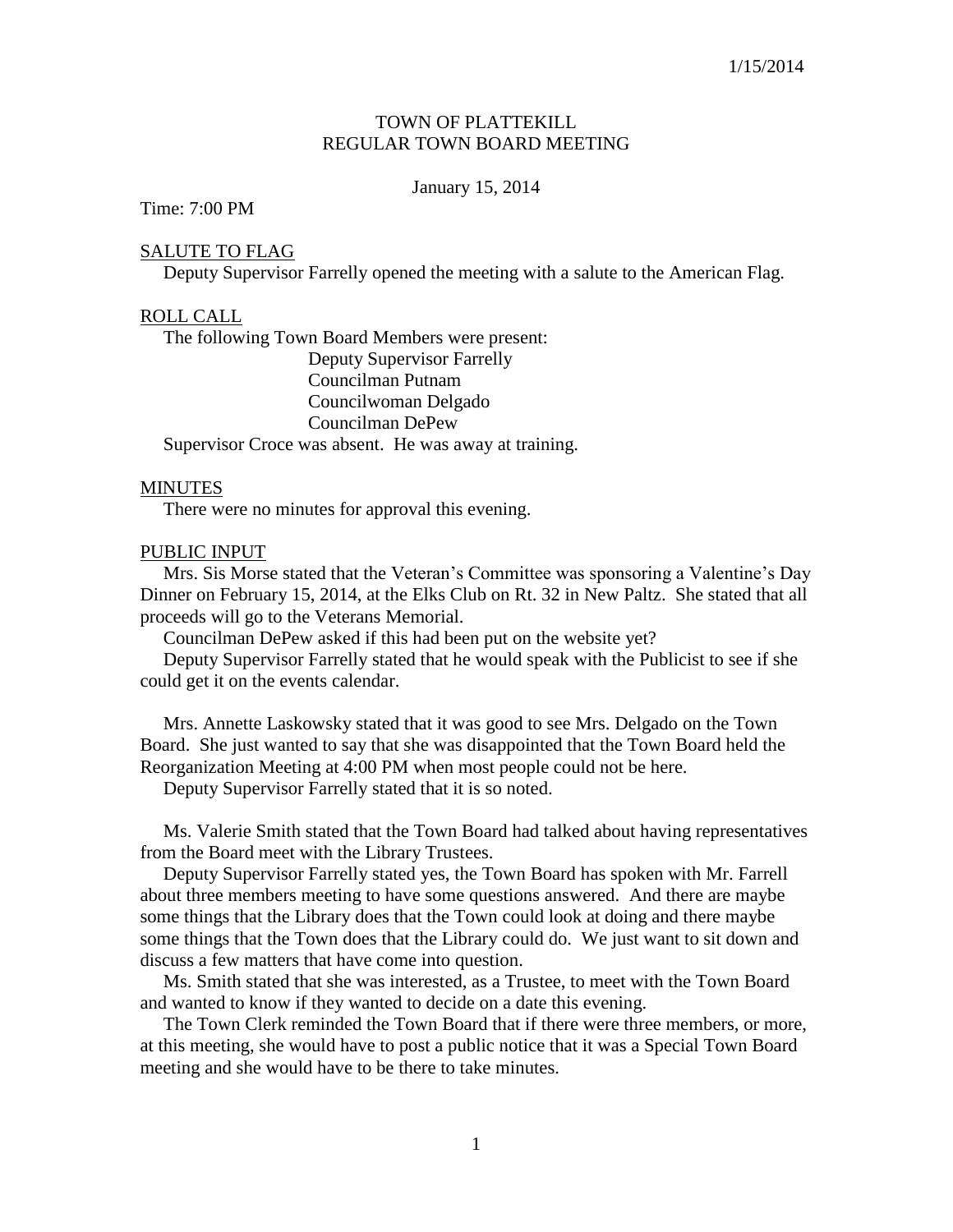Councilman DePew asked if all seven members of the Library Board were going to be there and the Director too? He also asked when the Library Board generally meets?

 There was discussion that the Library Board generally meets on the second Thursday of the Month at 7:00 PM. There were seven members on the Library Board, but Ms. Smith was not sure everyone would be there.

 Ms. Smith stated that she felt it would be better to have a special meeting with the Town Board. This way the questions that the Town Board has can be answered. There are other issues to be reviewed at a regular meeting. She stated that she also thought it would be a good idea for the Town Board to write down their questions and give them to the Library Board ahead of time so that they can be prepared and have the information for them that evening.

 Deputy Supervisor Farrelly stated that he had a question about the Library Budget. He stated that he has reviewed the increases in the Library Budget over the past 5 years and there have been major increases. He stated that there may be reasons for this increase and he would like to discuss this issue.

 Ms. Smith stated that the Town Board might also want to visit the Library website to familiarize themselves with what they offer.

 Councilman DePew stated that he has already done this. He wanted to suggest that the Town Board meet with the Library Board next Wednesday night, Jan. 22, at 7:00 PM.

 Councilwoman Delgado stated that Wednesday evening would not be good for her, but urged Councilman DePew and Deputy Supervisor Farrelly to attend without her. Also this would keep the meeting with just two members of the Town Board, so it would not be a public meeting.

 Mrs. Esther Coppola asked if this meeting would be open to the Public? She stated that she felt the meeting should be open for anyone to attend.

 Ms. Smith stated that it would be a closed meeting with two Town Board members, the Library Trustees and the Director. We can have a second meeting, after this one, that will be open to the Public.

Mrs. Coppola asked again, "So I can't be there?"

Ms. Smith stated that she did not care if she was there, but she could not speak.

 Mrs. Coppola stated that she was a tax payer and she should be allowed to be there. Councilman DePew stated that he did not mind if other people were there,

 It was decided that anyone who wanted to be there, could attend, but would not be able to speak.

 Ms. Smith stated that she would set up the meeting for Wed. January 22, 2014 at 7:00 PM with the Library Board and the Director.

 Mrs. Laskowsky asked the Town Board if they could clarify the situation with the two Judges? We know there was a tie vote, but what happens now. She stated that there are many rumors around Town and she would like to hear what is happening from the Town Board.

 Deputy Supervisor Farrelly stated that he would let her know what he knows. The ballot was opened on Monday and the vote made it a tie. He stated that the District Court is supposed to be sending a letter to the Town about the situation. We don't have it yet, but when we do get it, we will act accordingly.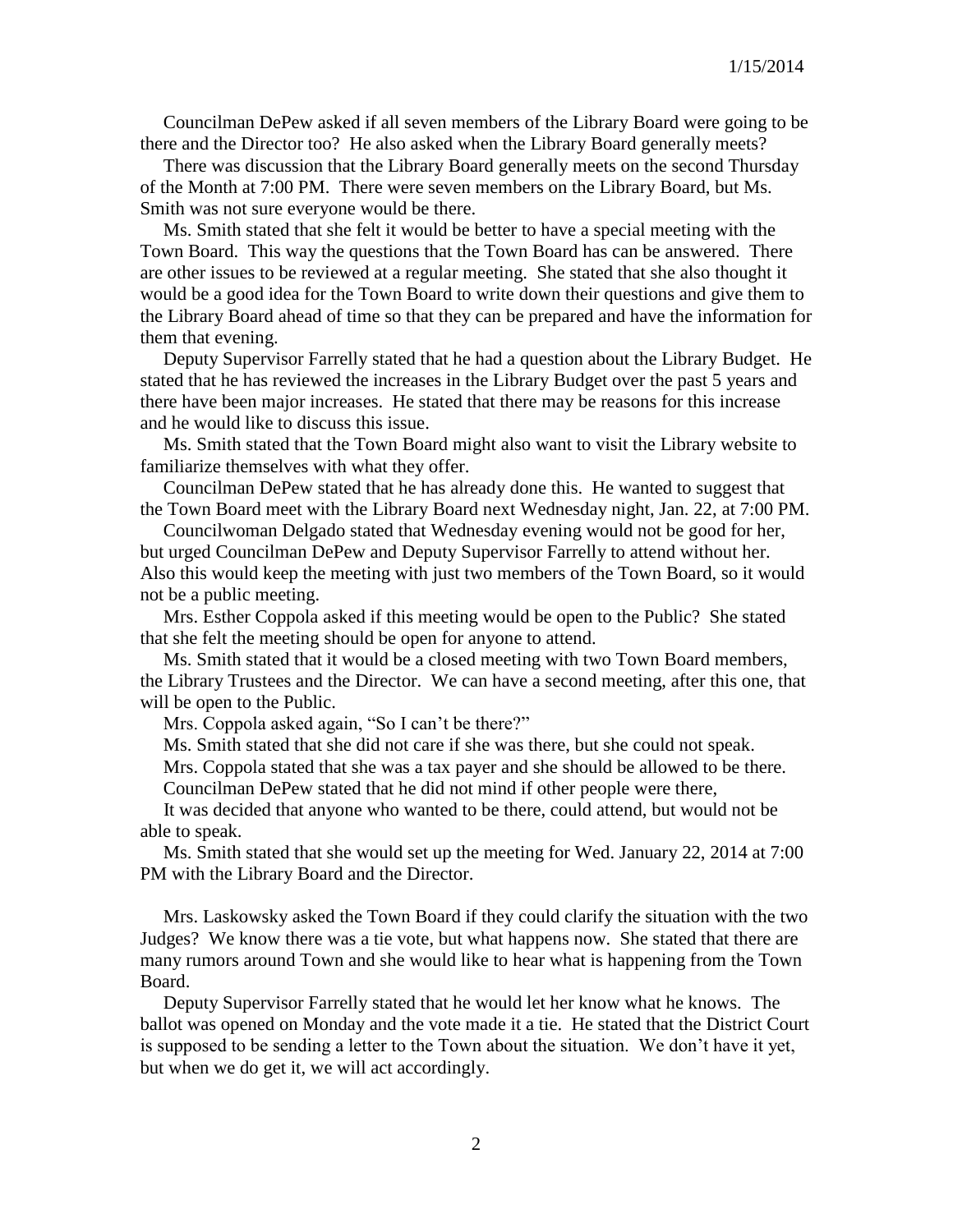Mrs. Laskowsky stated that she understands that there are a lot of options for the Town Board to consider. She asked, if the Town Board were to make any decisions, would they please do so at a regular Town Board Meeting where everyone interested could be there? She stated that she felt any decision should be done at an open meeting; not one that is called at a special time when the public is not available.

 Deputy Supervisor Farrelly stated yes, he would believe it would all be done at a regular Town Board Meeting where everyone is invited.

 Councilman DePew stated that the other issue is that the tie vote has not been memorialized to us, by the Board of Elections, so it is still here-say at this time. Also, it may not be for us to make any decisions. We will not do anything illegal or against the ethics of our office. It will be done legally and with the recommendation of the Court.

Mrs. Laskowsky stated that a lot of things happen and the public does not have notice.

 Councilwoman Delgado stated to her that any decision this Town Board makes will be done at a Town Board Meeting.

 Mrs. Coppola stated that there has always been concerns about meetings that are posted on the door where the public would have to be here to see that they are happening. That is why the public is concerned about this happening without them knowing. Once the Town Board finds out, will there be notice to the public? That is the concern.

 Deputy Supervisor Farrelly stated that he understood what she was saying and if the Town Board makes any decisions, they will be done at a regular Town Board Meeting.

 Deputy Supervisor Farrelly asked if there were any further questions from the audience.

No further questions were asked.

\* Deputy Supervisor Farrelly made a motion to close the Public Input Section of the meeting.

Councilman DePew seconded.

On the vote: all ayes.

### SECTION 1 – POLICE MONTHLY REPORT

 Deputy Supervisor Farrelly stated that the Town Board had not received the Police Monthly Report and this would be added to the next meeting agenda.

### SECTION 2 – BUILDING DEPT. MONTHLY REPORT

 Deputy Supervisor Farrelly stated that he would read the Building Dept. monthly report for December 2013.

 Deputy Supervisor Farrelly read that there were 10 field inspections done, no stop work orders issued, 5 violations issued including 1 for site plan, 2 for open storage and 2 for unsafe structures. He continued reading that there were no violations closed, 2 court dates set for Jan. 31, 2014, 3 complaints received, 9 building permits issued, 8 municipal searches done, 1 site plan review, 4 fire safety inspections done, 4 office meetings and 3 mobile home inspections done. These numbers do not include returning phone calls, residents coming in for assistance with codes, building permits, zoning and subdivision issues and FOIL requests.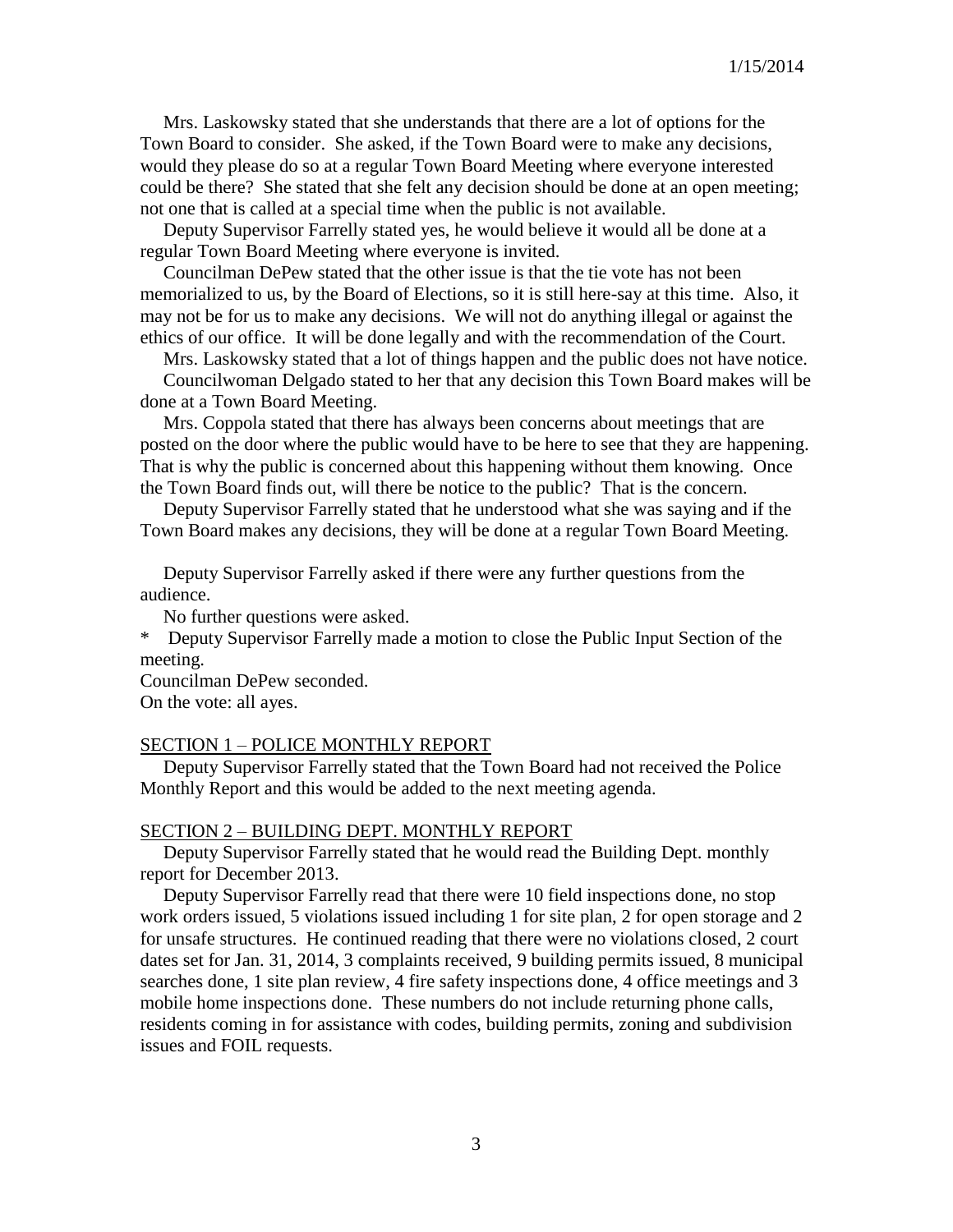### SECTION 3 – ASSESSOR MONTHLY REPORT

 Deputy Supervisor Farrelly stated that the Assessor Report is rather lengthy, but he did want to read the portion about reminding everyone to renew their exemptions.

 Deputy Supervisor Farrelly read the Assessor Monthly Report for the month of Dec. 2013 where it stated that the Assessor sent out letters to remind those receiving exemptions (senior, agriculture, veterans, disability and others) to renew them by March 1<sup>st</sup>. Also the Assessor was asking any Veterans who may have had their percentage of disability increased to contact him so that adjustments could be made to their exemptions.

## SECTION 4 – DOG CONTROL MONTHLY REPORT

 Councilman DePew read the Dog Control Monthly Report for Dec.2013. He read that there were 12 calls with 11 calls from the Town Police Dept. and Sherriff's Dept., There were 2 open cases, 2 dogs impounded or seized, 1 dog redeemed, 1 dangerous dog hearing under investigation and currently there are no dogs in the kennel. The report also stated that Dog Control visited residents to urge them to keep their pets indoors during the very cold weather and helped the SPCA during one arrest and processing of a crime scene related to an alleged animal cruelty case.

 Deputy Supervisor Farrelly stated that anyone wanting to see these complete reports should contact the Town Clerk's Office.

#### SECTION 5 – RECREATION DIRECTOR

 Mr. Bill Farrell, the Town Recreation Director, was present to give a report on what programs have been going on and what is planned for the first part of this year.

 Mr. Farrell stated that on Monday nights, there was indoor soccer for 4-6 yr. olds at 6:00 PM and Adult Volleyball at 7:00 PM, at the Plattekill Elementary School. There is also a Zumba class and an adult Boot Camp exercise class at the Modena Methodist Church. Tuesday and Thursday nights there are several Skills and Drills Basketball classes for different age groups also at the Elementary School and Thursday night, here at the Town Hall, is a Karate Class. We end the week with a Yoga Class on Saturday mornings here at the Town Hall at 10:00 AM.

 Mr. Farrell stated that he was looking forward to setting up some Saturday Basketball sessions and indoor soccer sessions in February but the weather has been very uncooperative this year and this has caused the cancellation of several classes.

 Mr. Farrell stated that he is setting up another Family Fun Day at Rocking Horse Ranch and is tentatively looking at March  $2<sup>nd</sup>$ . He will be confirming this date and will make an announcement as soon as he finalizes the date.

 Mr. Farrell stated that he would be meeting with the Seniors this week to discuss the bus trips that they are looking forward to taking. He has also been looking into doing a senior movie night and a bingo contest. The Senior Ball was a great event last year and the Seniors are looking forward to one this year too.

 Mr. Farrell stated that he had several Boy Scouts looking to start Eagle Scout projects. He stated that he will be meeting with both Packs to help facilitate their ideas. He stated that he wanted to speak with the Town Board about possibily letting the Boy Scouts have use of an area in Felten Park where they could have a Scout Memorial. We have had so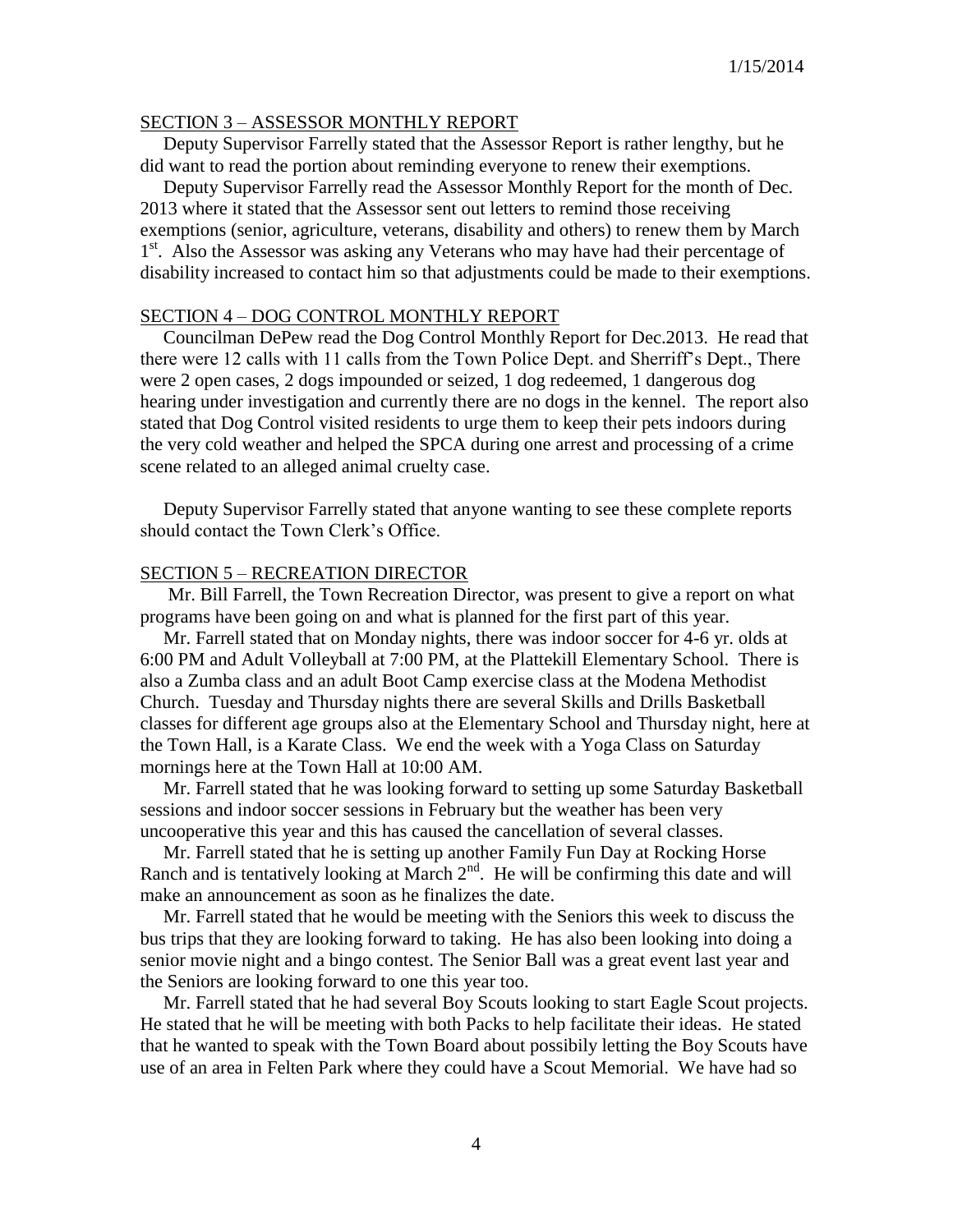many Scouts do wonderful projects for the Town and it would be nice to recognize all of them with a Scout Memorial.

 Councilman DePew suggested that Mr. Farrell suggest to one of the Eagle Scouts that this would be a good project. They could do the research on who did all the different projects and come up with an idea for a memorial to those Eagle Scouts and all the Scouts that have done projects for the Town. This would memorialize what the Scouts have done for our community.

 Mr. Farrell stated that he would look into making this suggestion when he meets with the two Packs.

 Mr. Farrell stated that he is looking to set up some spring planting projects with the Girl Scouts and he was going to try to get them to volunteer to help on a senior event.

 Mr. Farrell concluded his report by saying that he was also looking to set up a movie/activity night for local kids at a church or firehouse. He would be looking to obtain volunteers to help monitor the activity and snacks would be donated by local businesses.

 Mr. Farrell stated that he had one more thing he wanted to discuss with the Town Board. He stated that he is starting to get calls for using the Pavilion and he wondered if the Town Board was going to up the fees that we charge to rent it.

 Deputy Supervisor Farrelly stated that the Town Board has not discussed changing the fees and he could put it on the next agenda for discussion.

 Mr. Farrell stated that we have had some issues where someone tells us that they are just having a small party and it ends up with 300 people and taking over the entire Park. We have to have a better idea on how to handle these types of parties. He stated that he also would like to set up a schedule for the use of the fields too. In the spring we get groups wanting to use the baseball and soccer field and they just show up when other people are using it. We need to have some sort of schedule and maybe a fee for groups that are not from our Town. He stated that he felt we should have insurance and the players should have to fill out a waiver form.

 There was discussion that the Wallkill League has insurance that should cover our field and they should be sending the Town an insurance certificate.

 Councilman DePew suggested that Mr. Farrell send them a letter to ask them to forward a certificate of insurance so we will have it on file.

 Deputy Supervisor Farrelly stated that he would put the matter of changing the fee schedule on the next meeting agenda.

 At this time, Mrs. Morse stated that at the last Town Board Meeting, there were several letters read commending several of our Town Police Officers for all the great work that they have done in our community. She stated the one of those Officers was present this evening and she wanted everyone to know that Officer Zapada was here and that we should all give him a round of applause.

 Everyone gave a round of applause for Officer Zapada and the Town Board thanked him for his service to the community.

### SECTION 6 – DONATION FROM HANNAFORDS

 Deputy Supervisor Farrelly stated that Hannafords has a yearly program where they pick a Town and they donate dog food to the Town Kennel. Hannafords has decided to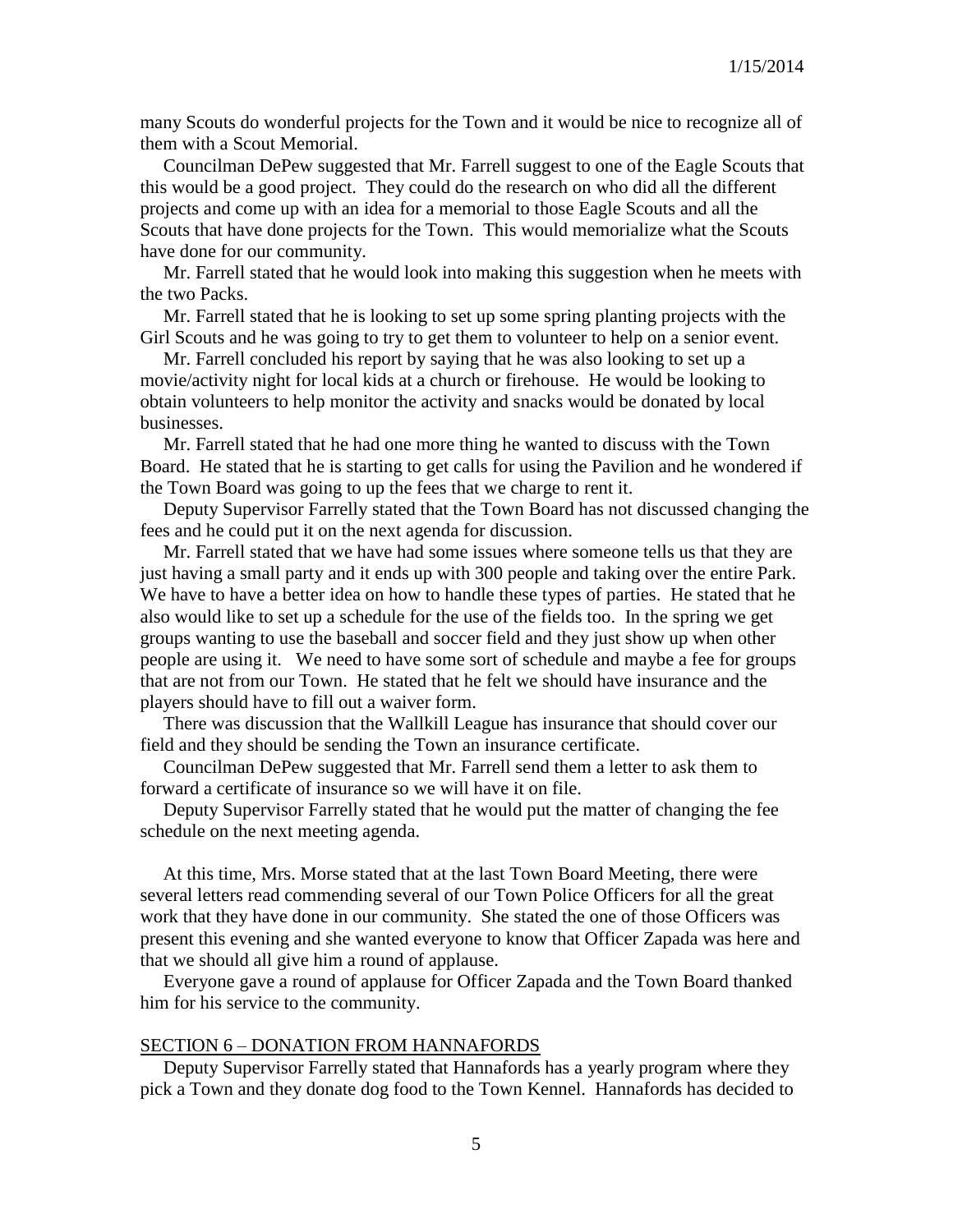donate to the Town of Plattekill this year and the Supervisor has written a thank you letter, which he read.

 Councilman Putnam stated that Hannafords also has an "open bag" policy for dog food. If a bag is found to be open at the store, they need the actual bag to get credit for it, but the dog food from that bag is donated to the Town Kennel. They have been doing this with us over the past years.

 Deputy Supervisor Farrelly stated that it was nice of Hannafords to choose the Town of Plattekill for their donation this year.

### SECTION 7 – RECREATION APPOINTMENT REQUEST

 Deputy Supervisor Farrelly explained that Mr. Steve Rappleyea was not included in the list of Recreation Committee members at the Reorganization Meeting. He was not sure that he could give his time on the Committee, but his situation has changed and he would like to remain a member.

Deputy Supervisor Farrelly made a motion to add Steve Rappleyea to the Town of Plattekill Recreation Committee.

Councilwoman Delgado seconded.

On the vote: all ayes.

#### SECTION 8 – MOBILE HOME PARK LICENSES

 Councilwoman Delgado read a memo from the Building Dept. requesting that the Town Board authorize the Supervisor to sign the Mobile Home Park License Renewals for the Year 2013.

Deputy Supervisor Farrelly made a motion to authorize the Supervisor to sign the 2013 Mobile Home Park License Renewals for the Demetrios Vlamis Park located at 555-557 Crescent Avenue containing 5 homes, the Diane Pauli Park located at 1004 Rt. 44-55 containing 8 homes, the Armine Group LLC – Mountainview Park located on Cotter Road containing 13 homes, the Foxrun Park located on Rt. 32 containing 29 homes, the Timberbrook Park located on Rt. 32 containing 18 homes, the Woodcrest Park located on Woodcrest Drive containing 9 homes, the Villa Baglieri Park located at 200 Fosler Road containing 6 homes, the Jorge III Acres (aka Medina Park) located at 106 Plattekill-Ardonia Rd containing 4 homes, the Modena Country Club located on Orchard Drive containing 128 homes, the Forest Park located on Rt. 32 containing 199 homes, the DePew Park located on Rt. 32 containing 32 homes, the Plattekill Mobile Park located at 138 Church Street containing 7 homes, the Hideaway Park located at 296 Freetown Highway containing 6 homes and the Acampora Park located at 1089-1-97 Rt.44-55 containing 3 homes, as these Mobile Home Parks have passed their annual inspections. Councilman DePew seconded.

On the vote: all ayes.

### SECTION 9 – VOUCHERS

\* Councilman DePew made a motion to pay the Voucher Detail Report dated 1/15/2014 for vouchers dated for purchases made in 2013, which include the General Fund amount of \$15,497.29, the Highway Fund amount of \$71,081.61, the Capital Projects amount of \$126.24, the Clintondale Light District of \$828.18 and the Modena Light District amount